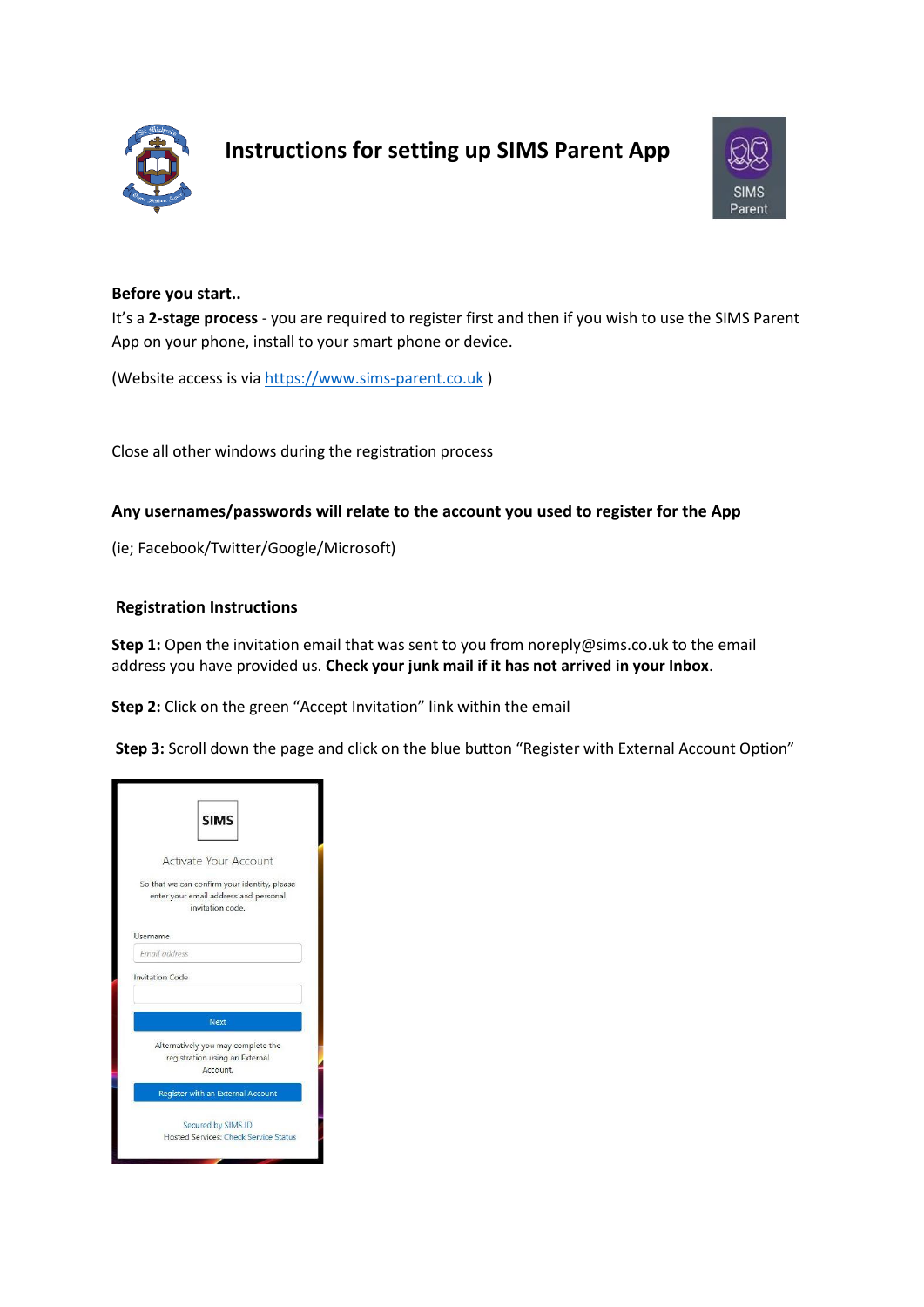**Step 4:** Choose account type you would like to register with. (SIMS ID and Apple ID should not be used as they can cause log in issues). **You will need to have one of the following accounts to be able to register**.

|               | Capita                                  |  |
|---------------|-----------------------------------------|--|
|               | Register your account for SIMS products |  |
| $\frac{1}{2}$ | Sign in to SIMS ID                      |  |
| ΙfΙ           | Sign in with Facebook                   |  |
| ø             | Sign in with Twitter                    |  |
|               | Sign in with Google                     |  |
|               | Sign in with Microsoft                  |  |
| О             | Sign in with Office 365                 |  |

**Step 5:** Enter email details for your chosen method e.g. Gmail address and password (please note if you are already logged on in the browser to your email, some browsers will pick this up and you won't have to enter these details)

**Step 6:** Answer the security question of date of birth for one of your children

(format is dd/mm/yyyy e.g. 26/02/2005)

**Step 7:** After clicking on the Verify button you may see the "Registration – Account Verification" screen for a few seconds. You will then be registered and are logged in to the web version of App.

You can then proceed to the next step in downloading and logging in to the Phone version of SIMS.